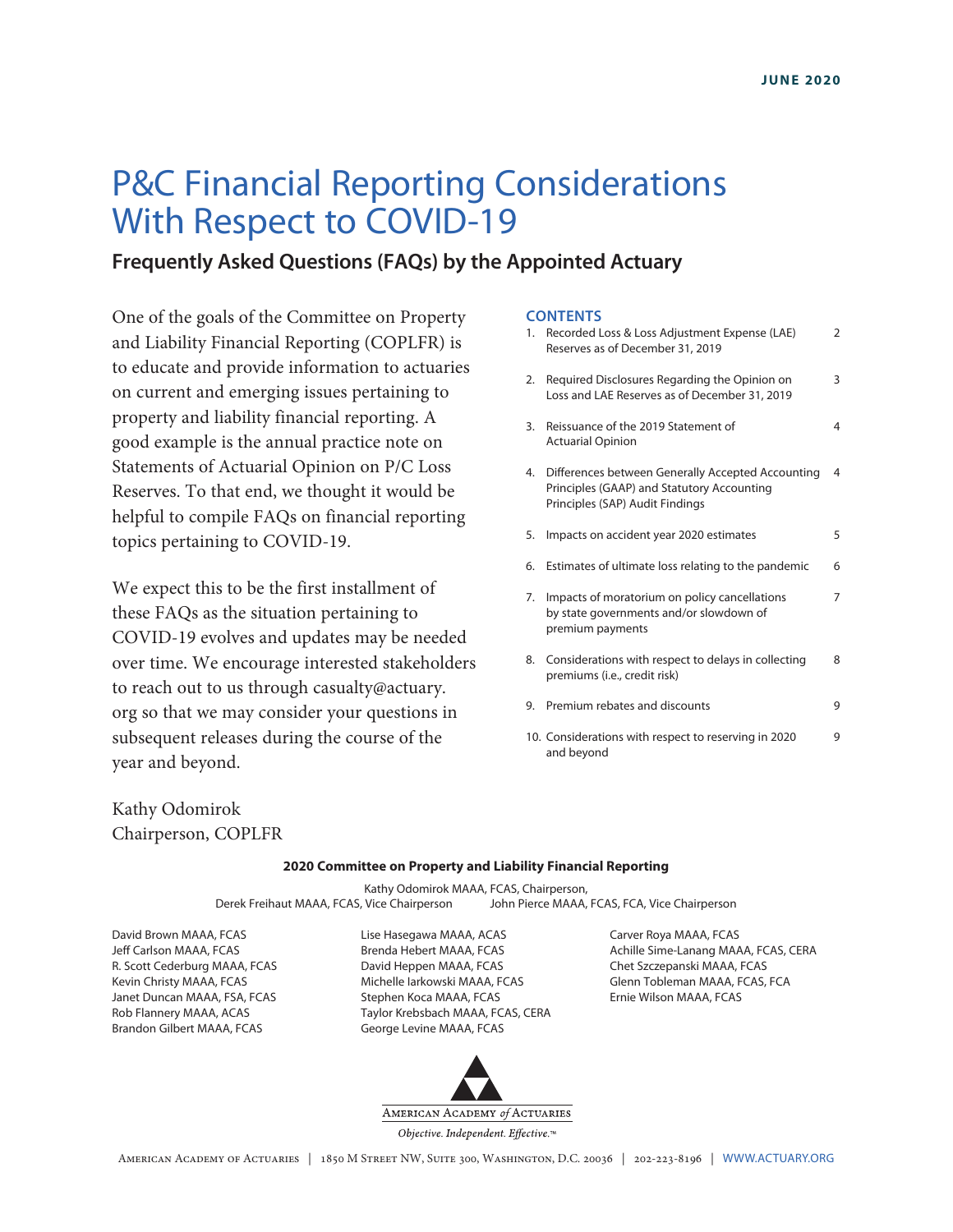## <span id="page-1-0"></span>**P&C FINANCIAL REPORTING CONSIDERATIONS WITH RESPECT TO COVID-19**

**Frequently Asked Questions (FAQs) by the Appointed Actuary**

This document was developed by the Committee on Property and Liability Financial Reporting (COPLFR) of the American Academy of Actuaries to assist appointed actuaries as they contend with the various uncertainties and challenges pertaining to loss reserving in light of the coronavirus (COVID-19) pandemic and related financial and regulatory developments. COPLFR began compiling



questions in April 2020. However, impacts of COVID-19 remain fluid at the time of publication, and the full impact of the pandemic will not be known for years. The FAQ will be updated periodically throughout 2020 to reflect new information as it emerges.

We appreciate the opportunity to respond to financial reporting questions that property and casualty (P&C) actuaries may have on this topic. Please write to [casualty@actuary.org](mailto:casualty@actuary.org) and we will consider additional questions in the periodic updates.

We stress that these questions and responses should not be considered alone in making decisions with respect to the impacts of COVID-19. For example, consultations with company managements, boards of directors, regulators, and independent auditors should be considered, as deemed necessary.

### **1. RECORDED LOSS & LOSS ADJUSTMENT EXPENSE (LAE) RESERVES AS OF DECEMBER 31, 2019**

Q. **COVID-19 was not declared a pandemic until March 11, 2020. Could there be any impact of COVID-19 on P&C claims incurred in 2019 and prior (in other words, the adequacy of loss and LAE reserves as of December 31, 2019)?**

> A. The short answer is yes. There are many issues arising from COVID-19 that could impact the duration and severity of claims incurred by a P&C insurer on or before December 31, 2019. These include:

- A number of states have issued directives to stay at home; therefore, many courts and arbitration systems are closed, potentially limiting the ability to report claims and affecting an insurer's ability to settle claims.
- There could exist early settlement opportunities for claims in lines like automobile liability or general liability that otherwise would have been tied up in the court system generating expenses. Claimants could have the immediate need for cash in light of rising unemployment.
- There is the potential for delayed medical treatment and/or physical therapy appointments, potentially limiting an insurer's ability to improve outcomes for claimants.
- Unemployment has been increasing significantly, limiting the ability for injured workers to return to work.

While not exhaustive, these provide some examples of potential impacts of COVID-19 on unpaid claims as of year-end 2019.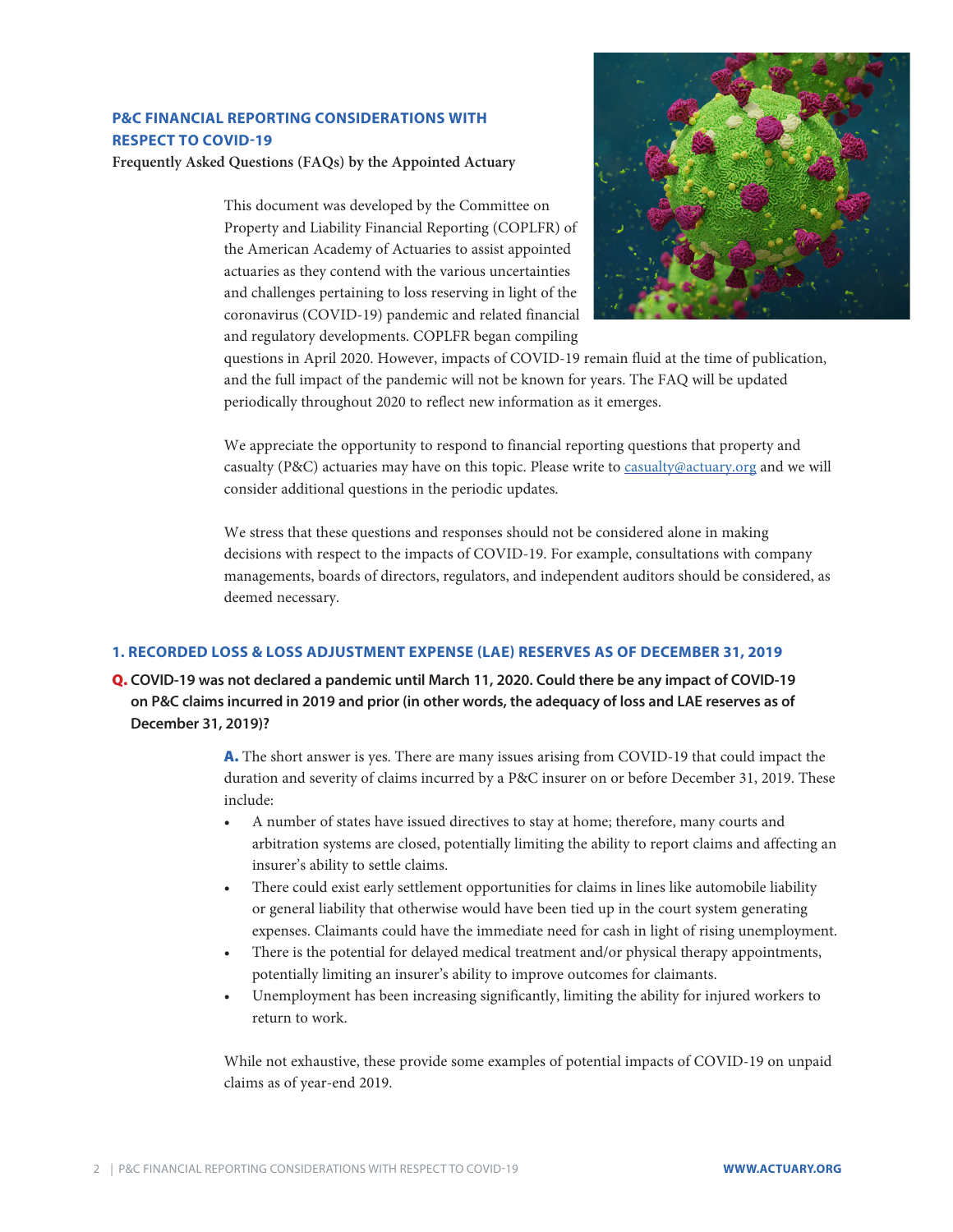## <span id="page-2-0"></span>**2. REQUIRED DISCLOSURES REGARDING THE OPINION ON LOSS AND LAE RESERVES AS OF DECEMBER 31, 2019**

Q. **I issued a 2019 Statement of Actuarial Opinion and Actuarial Opinion Summary prior to COVID-19 being declared a pandemic by the World Health Organization on March 11. My range of unpaid claims and conclusion with respect to the reasonableness of the Company's recorded loss and LAE reserves gave no consideration to any impact from the infectious disease or ensuing economic environment on loss and LAE reserves for claims occurring on or before December 31, 2019. As the appointed actuary, do I have any obligations pertaining to my prior Opinion?**

> A. There are several considerations in response to this question. First, if an Actuarial Report has not been issued, the National Association of Insurance Commissioners (NAIC) Instructions to the P&C Statement of Actuarial Opinion say, "The Actuarial Report should be consistent with the documentation and disclosure requirements of ASOP No. 41, Actuarial Communications. Section 3.4.6 of ASOP No. 41 requires the Actuary to "disclose any relevant event that meets the following conditions:

- a. It becomes known to the actuary after the latest information date;<sup>1</sup>
- b. It becomes known to the actuary before the report is issued;
- c. It may have a material effect on the actuarial findings if it were reflected in the actuarial findings; and
- d. It is impractical to revise the report before it is issued."<sup>2</sup>

Such events are defined in ASOP No. 41 as "Subsequent Events." COVID-19 would be considered a Subsequent Event in the Actuarial Report supporting the Opinion if the event could have a material effect on the actuarial findings. The findings not only include the opinion on both gross and net loss and LAE reserves, but also include other reserves for which the actuary is expressing an opinion, such as P&C Long Duration Contracts, findings regarding risk of material adverse deviation, and considerations regarding the collectability of reinsurance, among others. For example, the event can have an impact on the asset side of the balance sheet that could impact a company's surplus position and the determination of the actuary's materiality standard for the purpose of assessing the risk of material adverse deviation (RMAD).

The impacts of COVID-19 are currently not fully known. If the appointed actuary determines that COVID-19 may have a material effect on the actuarial findings should it be reflected in the actuarial findings and the other criteria for a Subsequent Event in ASOP No. 41 are met, a disclosure is required.

An appointed actuary will likely hold discussions with company management to confirm that the appointed actuary's assessment is in alignment with management's evaluation of the impact on the recorded reserves as of December 31, 2019. Management is being asked by state regulators and rating agencies to address the operational and financial impacts of COVID-19. An appointed actuary would likely consider disclosures made by management to external parties with respect to the impact on the year-end 2019 reserves and/or risk of material adverse deviation.

If the appointed actuary has already issued the Actuarial Report but deems the event to have a material impact on the 2019 Statement of Actuarial Opinion, the appointed actuary will likely hold discussions with company management to determine communication and disclosure to the company's board of directors and regulator.

<sup>1</sup> Information date is defined in section 3.4.5 of ASOP No. 41 as "the date(s) through which data or other information has been considered in developing the findings included in the report."

<sup>2</sup> Actuarial Standard of Practice NO. 41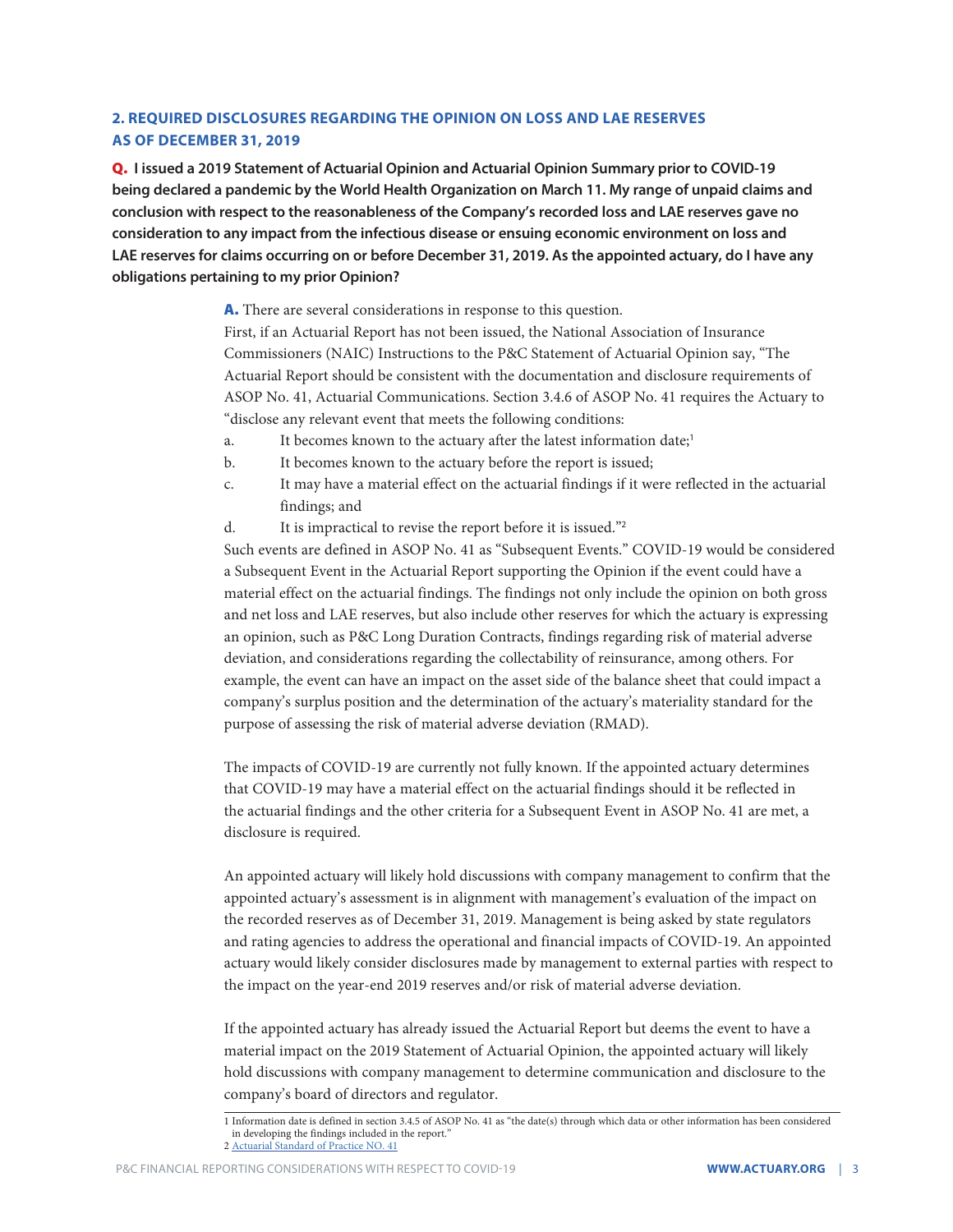#### <span id="page-3-0"></span>**3. REISSUANCE OF THE 2019 STATEMENT OF ACTUARIAL OPINION**

Q. **Do I need to reissue the 2019 Statement of Actuarial Opinion if the impact of COVID-19 could be material to the loss and LAE reserves as of December 31, 2019, my conclusion with respect to RMAD, my opinion on any other reserve balance, or considerations contained therein?**

> A. Based on a strict reading of the NAIC Instructions for P&C Statements of Actuarial Opinion, the answer iseems to be "no." Amendments to the Actuarial Opinion generally occur when the opinion was in error as a result of reliance on data or other information (other than assumptions) that, as of the balance sheet date, was factually incorrect and the opinion would not have been issued or would have been materially altered had correct data/information been used. The NAIC Instructions to the P&C Statement of Actuarial Opinion state, "The Actuarial Opinion shall not be considered to be in error if it would have been materially altered or not issued solely because of data or information concerned events subsequent to the balance sheet date or because actual results differ from those projected."

> However, if the appointed actuary deems the event to have a material impact on the 2019 Statement of Actuarial Opinion, the appointed actuary will likely hold discussions with company management to determine communication and disclosure to the company's board of directors and regulator.

## **4. DIFFERENCES BETWEEN GENERALLY ACCEPTED ACCOUNTING PRINCIPLES (GAAP) AND STATUTORY ACCOUNTING PRINCIPLES (SAP) AUDIT FINDINGS**

Q. **Hypothetically, a GAAP audit was performed and filed prior to COVID-19 being declared a pandemic. While the statutory Annual Statement was filed by March 1, 2020, the statutory audit has not yet been finalized. Could there be a different conclusion with respect to the loss and LAE reserves on a GAAP versus SAP basis as of December 31, 2019, in light of this subsequent event?**

> A. In general, we believe that it is conceivable that the conclusion with respect to the reasonableness of loss and LAE reserves could be different on a GAAP versus SAP basis. We expect that this would result in considerations as to the need for restatement on a GAAP basis.

While the determination of the audit opinion is made by a certified public accountant (CPA) and not an actuary, it is always possible that the results could be different given additional information obtained between the audit dates. Companies are required to consider subsequent events through the date the financial statements are, or are available to be, issued. Under U.S. statutory accounting, specifically Statement of Statutory Accounting Principle (SSAP) No. 9, COVID-19 would be considered a Type II—Nonrecognized Subsequent Event. While not recorded in the financial statements, material Type II events are to be disclosed in the notes to the financials. SSAP No. 9 goes on further to say that consideration should be made for supplementing financials with pro forma data as if the event had occurred on the balance sheet date. SSAP No. 9 is available in Appendix IV of the [2019 COPLFR Practice Note on P&C Statements of Actuarial Opinion.](https://www.actuary.org/sites/default/files/2020-01/PC_Practice_Note_2019.pdf)

In these situations, consultation can be appropriately sought with an independent auditor.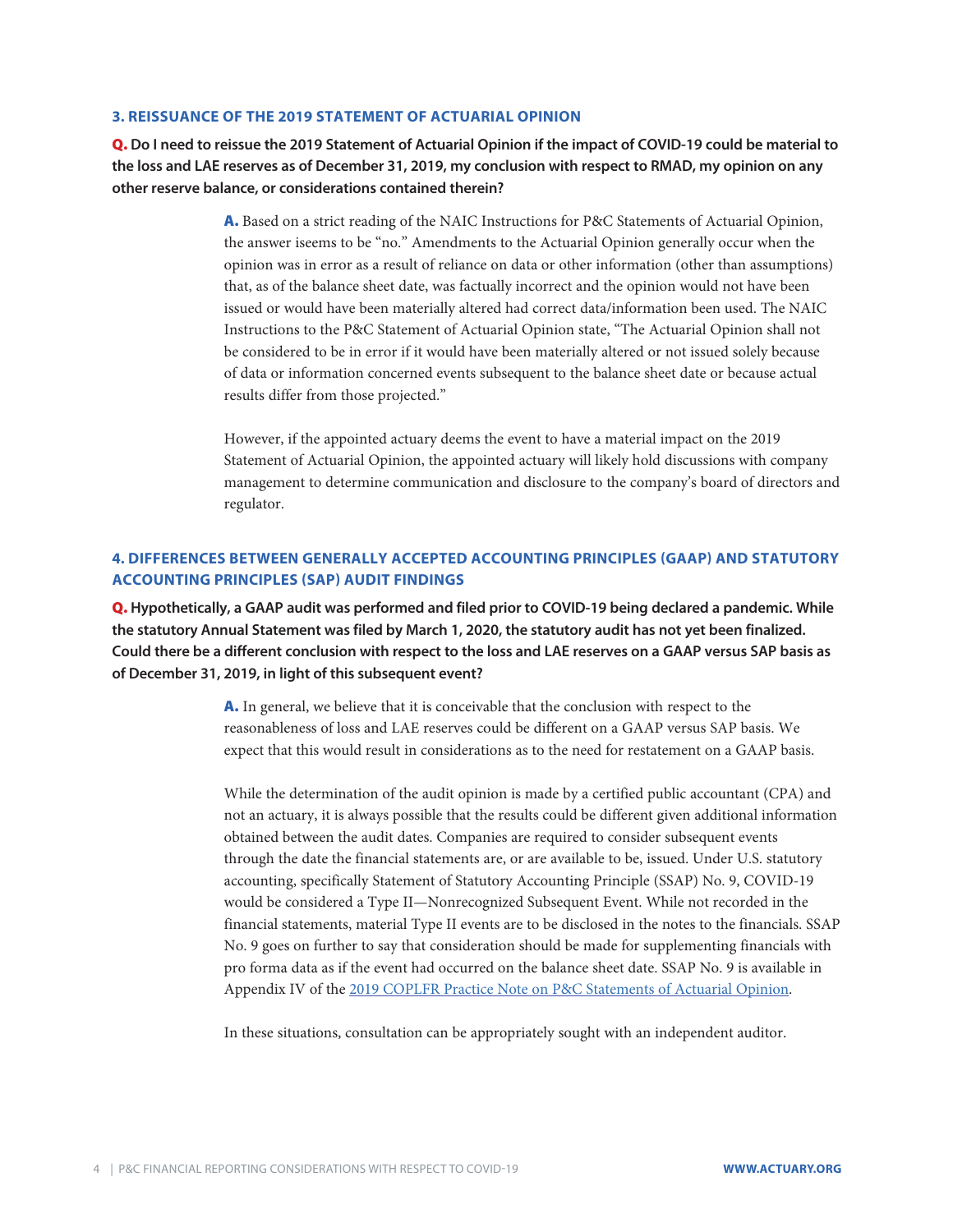#### <span id="page-4-0"></span>**5. IMPACTS ON ACCIDENT YEAR 2020 ESTIMATES**

Q. **Our Plan Loss Ratio for accident year 2020 contemplated business as usual; however, I work for a personal auto writer and my company has observed significant decreases in claim frequency as a result of the shutdown of nonessential businesses and stay-at-home orders from state and local governments. While governments are talking about a reopening of the economy, the infectious and economic impacts of COVID-19 may continue through the remainder of the year. Should I revise our Plan Loss Ratio and therefore reserve accrual for accident year 2020?**

> A. The answer is that it depends on numerous factors and claim frequency should not be viewed alone. Factors for consideration include:

#### **a. How long the virus persists and impacts our economy:**

While this economic downturn is different than any others we have seen in the past, recall the impact on personal auto claim frequency after the 2008 recession. Once the economy picked up and individuals returned to work, claim frequency was on the rise. While the short-term impact on personal automobile claim frequency is obvious (there are very few cars on the road) and we are seeing rebates, the impact on frequency for the remainder of the year upon which the plan was built is not known.

#### **b. Underlying exposures written and potential expansion of coverage:**

For example, some insurers are expanding coverage to personal automobiles being used in delivery services during the crisis.

#### **c. Impacts on claim severity:**

While claim settlements may be on the rise given an individual's need for cash in the short term, there could be heightened pressure on claim severity due to factors such as social inflation and social justice, pressure on medical care costs, delays in shipment of car parts and pressures on pricing, as well as increases in serious injuries and fatalities due to high-speed accidents resulting from fewer cars on the road.

#### **d. Impacts on premium revenue stream:**

For example, many personal auto carriers are providing rebates and discounts which, depending on how they are accounted for, may impact the denominator in the loss ratio projections. These and other factors impacting premiums are considered in actuarial projections.

## **e. Collectability considerations across all aspects of the business, including direct written premium and reinsurance ceded**

This list is not exhaustive but demonstrates the number of factors for assessing the impact of COVID-19 to Plan Loss Ratios and reserving decisions made in 2020. One thing is for certain, the 2020 diagonal will provide significant challenges for reserving actuaries.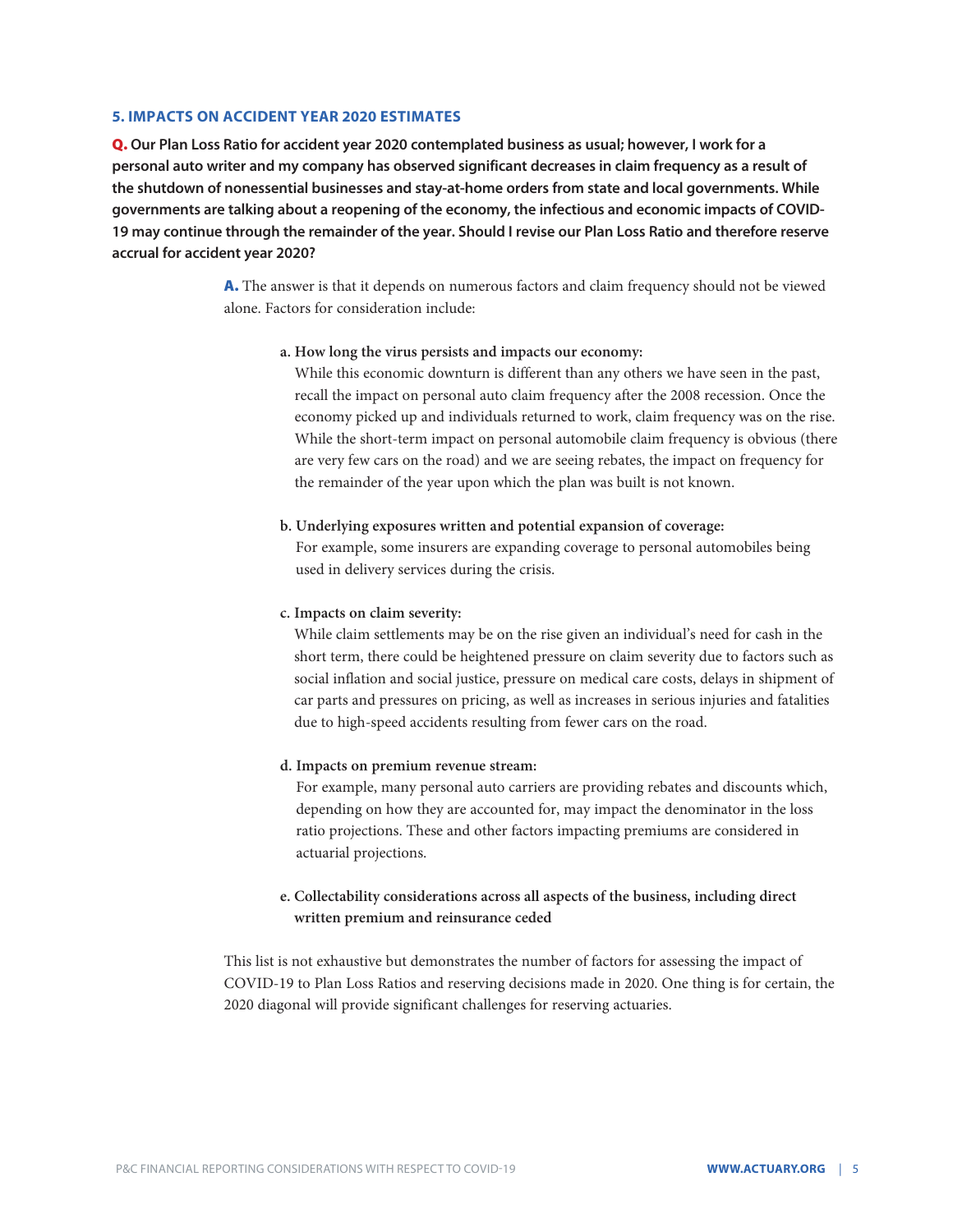#### <span id="page-5-0"></span>**6. ESTIMATES OF ULTIMATE LOSS RELATING TO THE PANDEMIC**

Q. **My company writes workers' compensation insurance for employers in the category of first responders and health care workers, and we have already received reported workers' compensation claims related to contracting COVID-19 on the job. Our claims department is in the process of determining coverage. Do I need to establish a reserve for unpaid COVID-19-related workers' compensation claims in the quarterly financial statements?** 

> A. U.S. GAAP and SAP are fairly consistent in terms of whether a loss contingency is recorded by a charge to income. In general terms a contingency is recorded when two conditions are met: the loss is probable and reasonably estimable.

> On a statutory basis, we look to SSAP 5R paragraph 8, which indicates that an estimated loss from a loss contingency shall be recorded by a charge to operations if both of the following conditions are met:

- 8.a. Information available prior to issuance of the statutory financial statements indicates it is probable that a loss has been incurred; and
- 8.b. The amount of loss can be reasonably estimated.

If a loss contingency is not recorded because only one of the conditions are met, disclosure is required in the statutory financials when there is at least a reasonable possibility that a loss may have been incurred. The disclosure shall give an estimate of the possible loss or range and that such an estimate cannot be made.

Under U.S. GAAP, loss contingencies are categorized under three terms based on the likelihood of occurrence:

- Probable—If it is probable that a loss will result from a contingency and the amount can be reasonably estimated, the estimated loss is accrued. If a range is determined and there is no better estimate, the minimum should be accrued.
- Reasonably possible—A contingency that falls short of either but not both of the parameters requiring an accrual for a probable liability. In this case, disclosure is required similar to SSAP 5R.
- Remote—Potential claims from remote contingencies typically do not possess characteristics requiring disclosure.

So, the first consideration is whether the loss is probable. Generally, two tests must be satisfied for an illness to be compensable under workers' compensation:

- 1. The illness must be "occupational," meaning it arose out of and in the course and scope of the employment; and
- 2. The illness must arise out of or be caused by conditions specific to the work (e.g., black lung in the case of the coal mining industry).

Flus, colds, and other infectious diseases are generally not considered to be compensable occupational illnesses that arise out of and in the course of employment. These are common public risks whereby exposure could occur anywhere. Therefore, causation between the illness and workplace is difficult to establish within a reasonable degree of medical probability.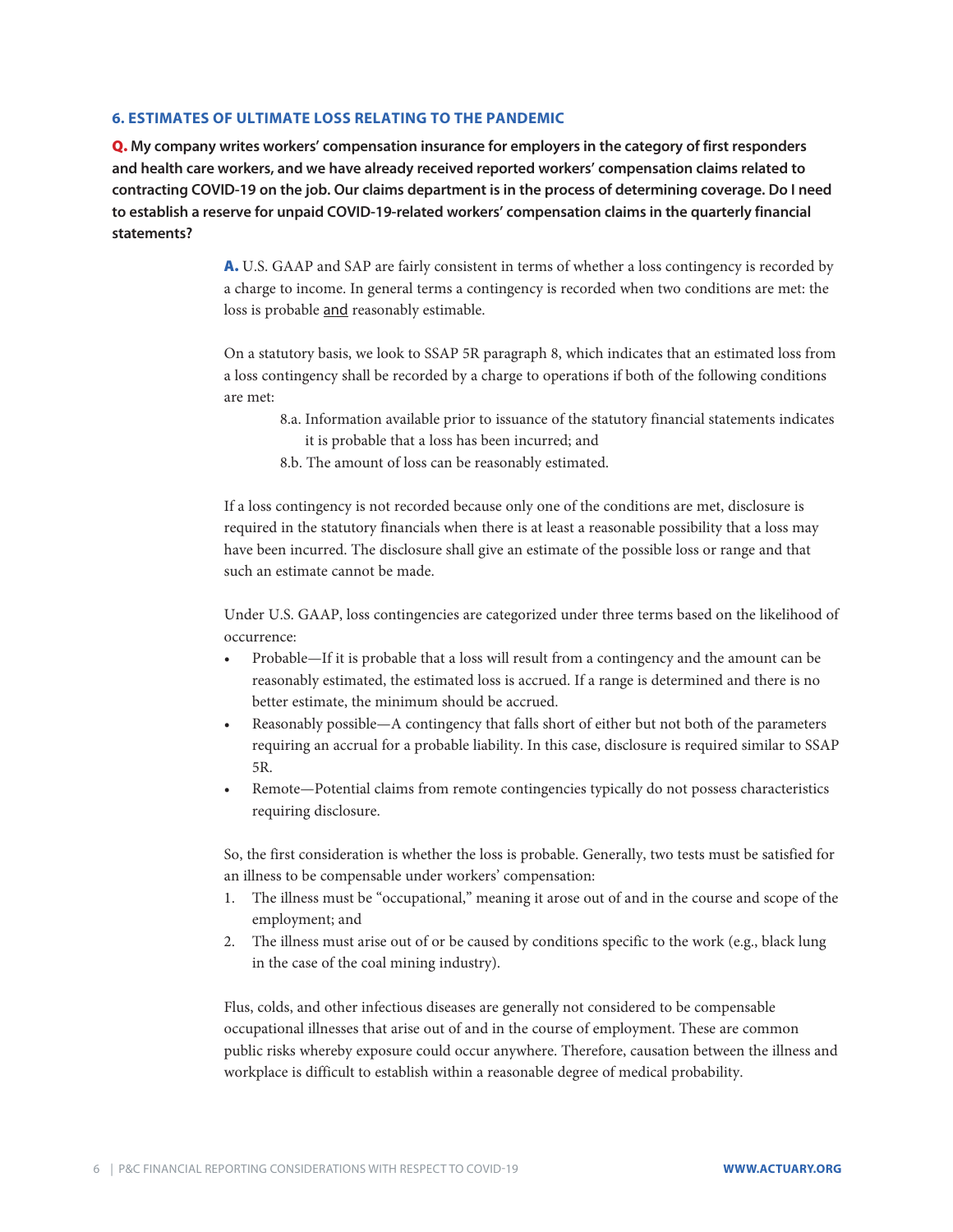<span id="page-6-0"></span>However, in the case of health care workers and first responders, the connection between COVID-19 and employment may be easier to establish given the scope of work. Some states have proposed bills and/or issued executive orders regarding presumption of risk. For example, California Gov. Gavin Newsom signed an executive order on May 6, 2020, to provide California's essential workers with presumption benefits for COVID-19.

Even so, a number of states have imposed, and some health insurers voluntarily have offered, to waive copays and costs for testing, as well as emergency room, doctor, and urgent care visits. As such, certain of the initial medical care costs may be covered by health insurance. Further, there are additional questions that arise with respect to recovery time. Will time away from work to recover from the virus be considered a typical "sick leave" benefit of employment, or a disability benefit under workers' compensation?

Even if certain losses for certain industries are probable, the question becomes whether the losses are estimable given the information currently available.

The following is a list of factors that might be considered by the actuary in preparing an estimate in this situation:

- The number of essential employees insured by industry type
- Expected percentage exposed to the virus
- Probability that exposure relates to occupation
- Of those exposed, what percentage:
	- ∙ Are quarantined at home
	- ∙ Require hospital care and level of such care
	- ∙ Die from the virus
- Demographic characteristics of the impacted workers; e.g., age
- Benefits provided as part of regular employee sick leave, health insurance, or workers' compensation
- Associated medical costs and benefits, including rehabilitation
- Potential increases in premium estimates (payroll) due to demands for essential workers

## **7. IMPACTS OF MORATORIUM ON POLICY CANCELLATIONS BY STATE GOVERNMENTS AND/OR SLOWDOWN OF PREMIUM PAYMENTS**

Q. **We are seeing state governments issuing orders that prevent insurers from canceling or non-renewing policies, allowing insureds to pay premiums over a 12-month period (e.g., forbearance). What impact does this have on the earning of premium?**

> A. The following provides potential considerations with respect to earned premium in light of COVID-19:

• The adequacy of unearned premium reserves (UPR) and whether a premium deficiency is required for incurrals related to COVID-19 based on higher loss costs and potentially lower premium volumes. Lines impacted may include travel insurance, trade credit, workers' compensation, and property insurance if there are covered business interruption claims.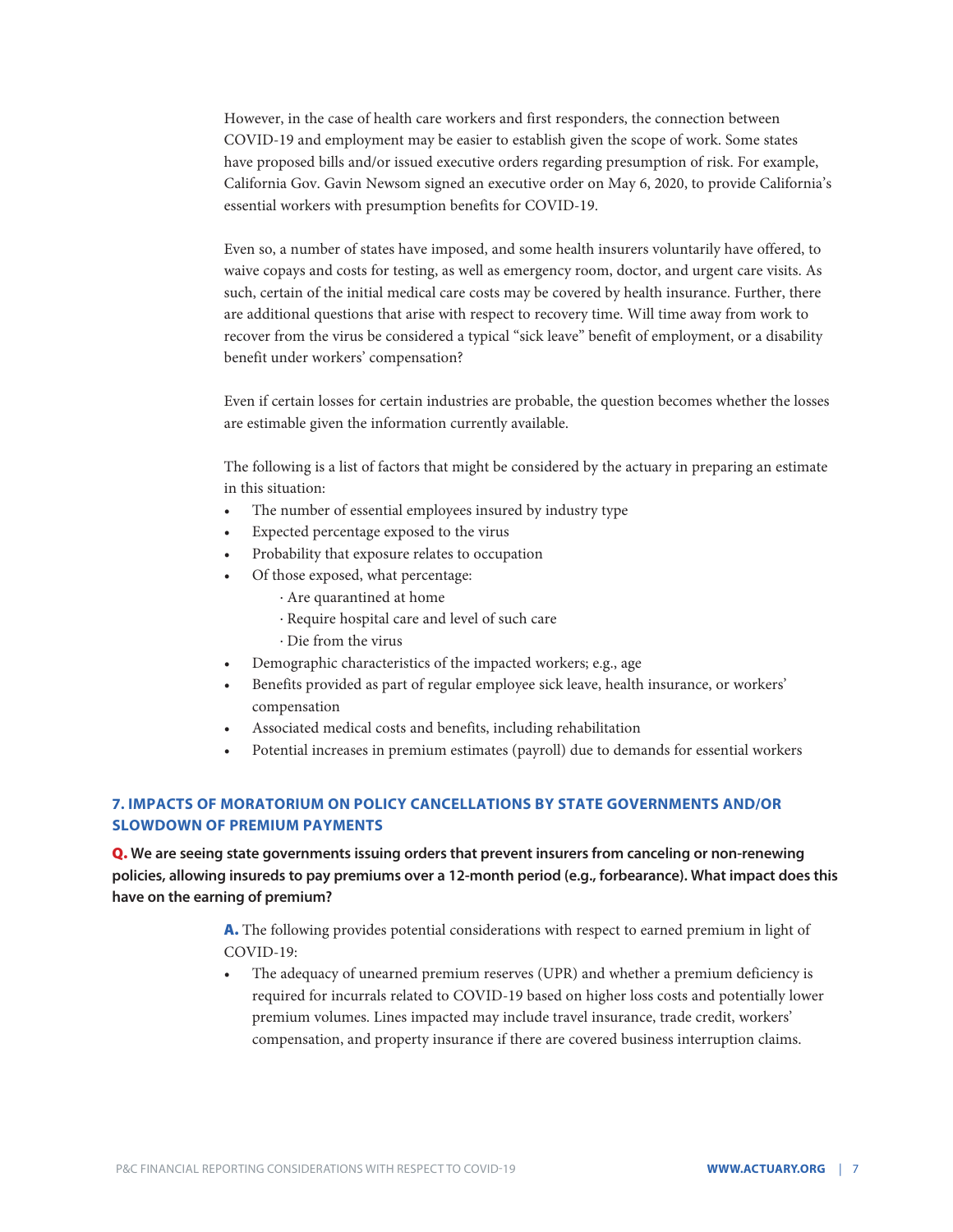- <span id="page-7-0"></span>• Estimates of Earned But Unbilled (EBUB) Premiums: EBUB includes estimated adjustments that occur on policies where the premium is dependent upon audit of exposures, such as payroll for workers' compensation policies. Actual payroll is not known until after the policy has expired. EBUB premiums are recorded if they are reasonably estimable in the aggregate. For certain industries, forecasts of payroll used in the determination of written premium tend to underestimate actual payroll in periods of economic growth and to overstate in periods of economic decline. Estimates of EBUB could likely result in return of premiums given the current economic situation, resulting in an increase in the UPR need, unless policy endorsements are issued resulting in reduced exposure. We also note that the demand for essential workers may result in payroll increases for this cohort of insureds and therefore result in an increase in premium.
- The impact of premium rebates and refunds: Premium rebates/refunds initiated by some insurance carriers (e.g., personal auto writers) may also impact the earning of premium and UPR, depending on how they are accounted for in a company's financial statements.
- Estimates of ultimate premiums used in the determination of earned and UPR may be impacted. An example is reinsurance of mortgage portfolios, where the ultimate premium is dependent upon an estimate. Potential increases in default rates emerging from economic conditions could impact ultimate premium estimates depending on the probability of default and timing factored into the original estimate.

These are only examples of potential considerations. From a presentation perspective, it is also important to remember that Schedule P, Part 1 provides earned premiums by calendar year. Once they are entered in Schedule P, Part 1, they do not change for premium adjustments. Premium adjustments are recorded in the year they are made. Such adjustments are recorded in Schedule P, Part 6. Typically, the actuary will consider this when evaluating historical loss ratios in Annual Statement filings. It could result in a significant mismatch between incurred loss experience relative to the exposure in the calculated loss ratios shown in Schedule P.

#### **8. CONSIDERATIONS WITH RESPECT TO DELAYS IN COLLECTING PREMIUMS (I.E., CREDIT RISK)**

Q. **Not only will there be delays in payment of premium, but I expect there to be heightened credit risk and risk of nonpayment given the economic consequences of COVID-19. As a reserving actuary, what should I be thinking about with respect to delays or nonpayment of premium?** 

> A. Premium estimates are key to the determination of ultimate loss and expense ratios for planning, pricing, and reserving purposes. Consideration is made, not only for the reduction in risk due to businesses being shut down and fewer cars on the road, but also for the reduction in premium due to rebates, risk of non-payment and reduced exposures.

Premiums that are more than 90 days due are considered nonadmitted assets under statutory accounting. Further, an insurer may determine that agents' balances that are 90 days overdue are unlikely to be collected (or "impaired"). In those situations, the insurer would typically establish an allowance for bad debts. This will impact a company's surplus, which will in turn impact riskbased capital ratios, Insurance Regulatory Information System (IRIS) Ratios, and other tools used to assess the financial health of an insurance company.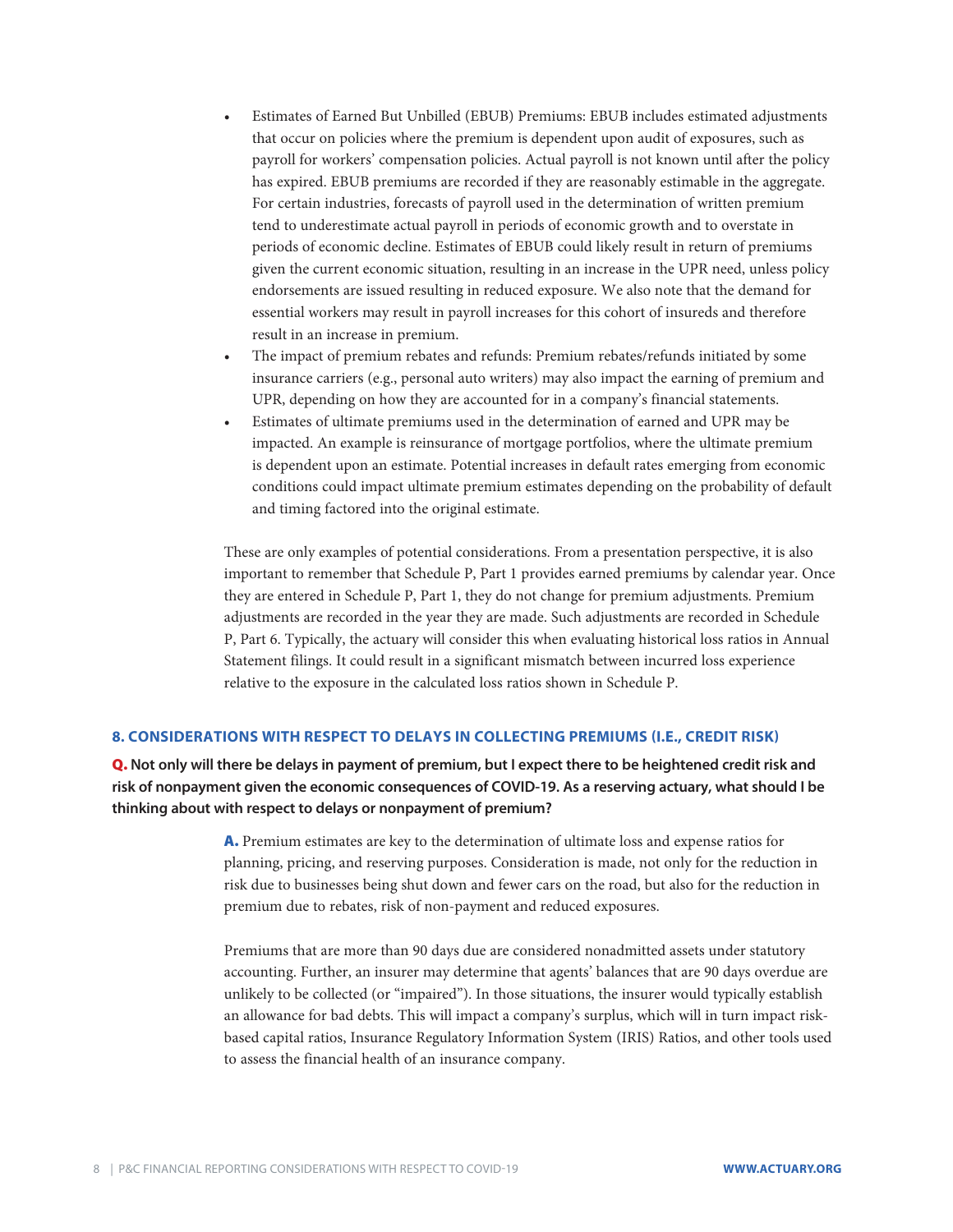<span id="page-8-0"></span>We note that the NAIC Statutory Accounting Principles Working Group has recently released INT 20-02: "[Extension of Ninety-Day Rule for the Impact of COVID-19,](https://content.naic.org/sites/default/files/inline-files/INT%2020-02%20-%20Extend%2090%20Day%20Rule%20for%20Covid-19.pdf)" which was approved by the Working Group on April 15, 2020, and is working its way through the NAIC process toward final approval. This change allows for a one-time extension of the 90-day rule for premiums and agents balances, as described in INT 20-02.. This extension is applicable for the March 31, 2020, and June 30, 2020, financial statements for the specific categories of assets defined within INT 20-02.

#### **9. PREMIUM REBATES AND DISCOUNTS**

Q. **My company is returning auto insurance premium and providing discounts on future premiums. How should I consider this for purposes of estimating ultimate loss and expense ratios?** 

> A. There are several ways refunds may be issued to policyholders. GEICO announced 15% credit to auto policyholders upon renewal and for new business during the six-month period beginning April 8. American Family and Nationwide announced a one-time dollar rebate to customers. Allstate is returning 15% of April and May premiums. These are just examples based on recent announcements. In addition to discounts, rebates, and refunds, companies might be also considering issuing dividends.

With respect to loss and expense ratios, consideration depends on the accounting for the type of discount or refund (e.g., as an adjustment to premium or other form). Regardless, care is appropriately taken by actuaries when evaluating loss and expense ratios for the current accident year (2020) versus prior accident years, as there will likely be a mismatch not only due to exposure, but also due to premium adjustments.

#### **10. CONSIDERATIONS WITH RESPECT TO RESERVING IN 2020 AND BEYOND**

#### Q. **What are some considerations I need to think through with respect to reserving in 2020?**

A. Actuaries need to think through adjustments to their reserving methodologies as they weigh the impacts of the infection and economy on the loss experience during 2020. Some considerations include:

- Changes in loss development patterns that may emanate from:
	- ∙ Delays in reporting and therefore claim settlement patterns as a result of the shutdown
	- ∙ Acceleration of claim settlement due to digital reporting and remote claims handling
	- ∙ Increased settlement activity due to unemployment and the need for cash
	- ∙ Clearing of backlogs
	- ∙ Impacts of reductions in claim staff
	- ∙ Changes in case reserving adequacy
- Initial expected loss ratio or loss cost assumptions in light of changes to exposures and premium balances. Potential considerations include: